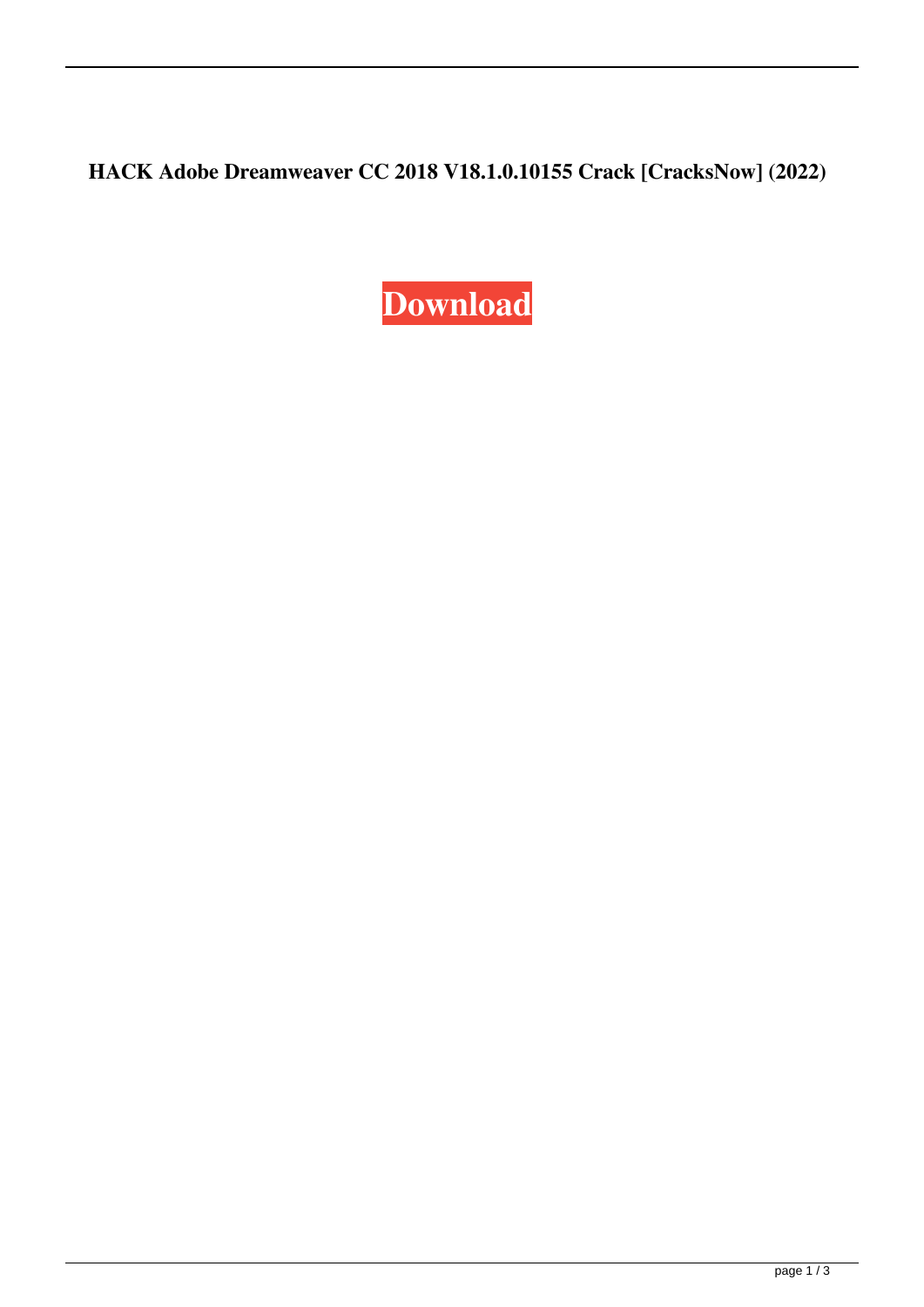A: You can do it, its as simple as installing the ADM plugin (for Dreamweaver CC) and adding the following to the end of your "body" tag. Q: Constructing a sequence with  $(\mathbb{Z},\prec)$  Construct a sequence  $(a_n)_{n\in\mathbb{N}}$ with  $a_n\in\mathbb{N}$  such that for all  $\min\mathbb{N}$  \$  $\scriptstyle\frac{N}{3}$   $\scriptstyle\frac{N}{3}$   $\scriptstyle\frac{N}{3}$   $\scriptstyle\frac{N-1}{N}\frac{1}{N}\frac{1}{k}-a_n\right)^{1/2}$ -1}\leq\sum\_{k=1}^{n}\frac{1}{k}\leq\sum\_{k=1}^{n}\frac{1}{k}-a\_n\$\$ where \$\prec\_u\$ means the usual order on \$\mathbb{Z}\$ but we consider \$\mathbb{Z}\$ as a set with the trivial order, i.e. \$a\prec\_u b\iff aSome bits